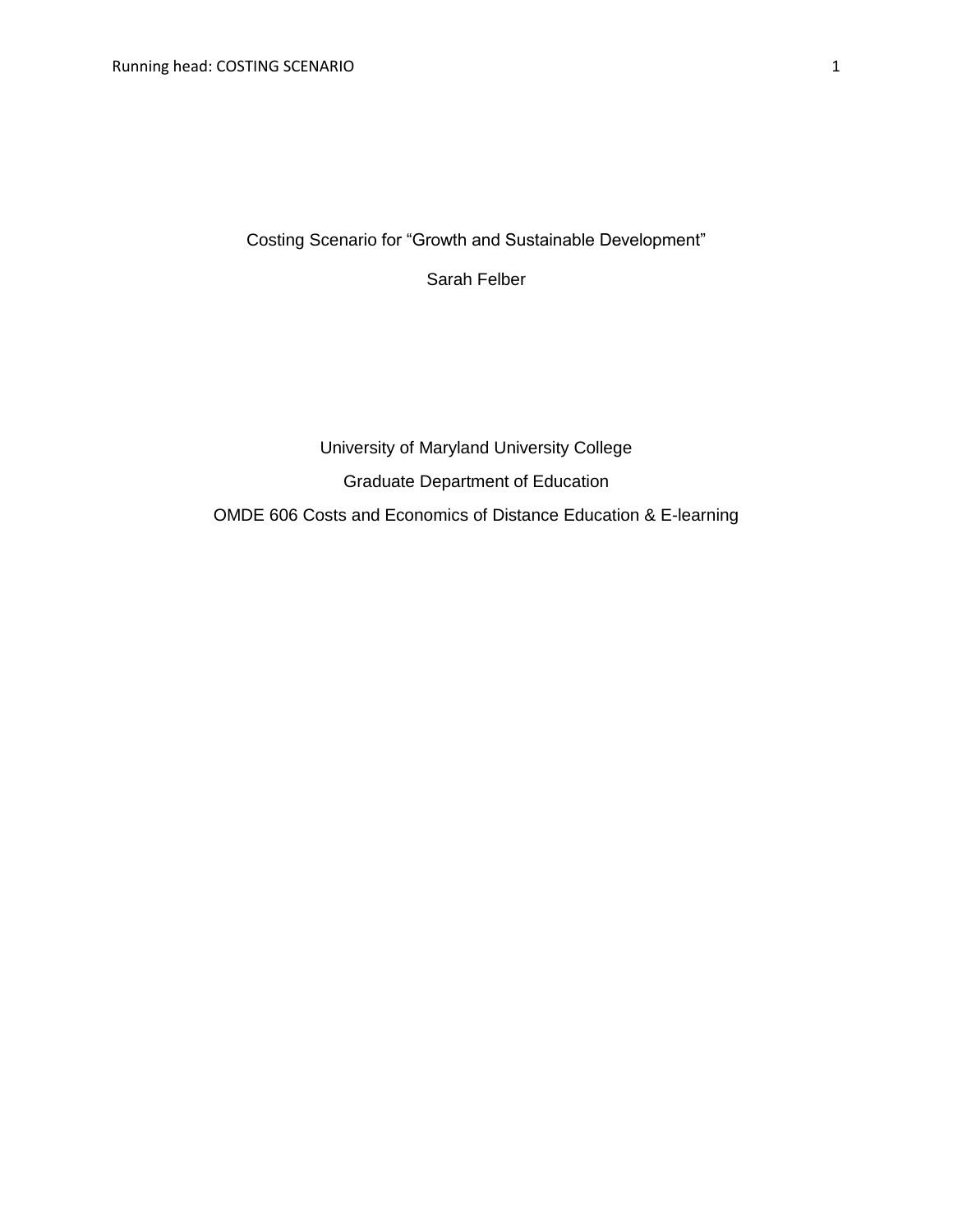## **Costing Scenario for "Growth and Sustainable Development"**

### 1. **Figure 1: Classification of costs**

| Row Number/Cost (Ingredients Spreadsheet) | Fixed or (semi)variable? | Capital or Recurrent? |
|-------------------------------------------|--------------------------|-----------------------|
| 3 - manager (ongoing)                     | fixed*                   | recurrent             |
| 4 - management support (ongoing)          | fixed*                   | recurrent             |
| 8 - manager (development)                 | fixed                    | capital               |
| 9 - management support (development)      | fixed                    | capital               |
| 12 - study guide content development      | fixed                    | capital               |
| 13 - study guide layout and design        | fixed                    | capital               |
| 15 - podcasts content development         | fixed                    | capital               |
| $16$ – podcasts editing                   | fixed                    | capital               |
| $17 - s$ yllabus                          | fixed                    | capital               |
| 18 - discussion prompts                   | fixed                    | capital               |
| $19$ – assignments                        | fixed                    | capital               |
| 22 - content development (maintenance)    | fixed                    | capital               |
| 23 - layout and design (maintenance)      | fixed                    | capital               |
| 27 - online discussion                    | semi-variable            | recurrent             |
| 29 - marking assignments (essay)          | variable                 | recurrent             |
| 30 - marking assignments (spreadsheet)    | variable                 | recurrent             |
| 31 - marking assignments (collaborative)  | variable                 | recurrent             |
| 32 - printing costs                       | variable                 | recurrent             |
| 33 - postage                              | variable                 | recurrent             |

\*We treat these items as fixed, but they could be semi-variable in a real situation. If the number of students enrolled at one time becomes large enough, additional managers or managerial support staff could be required to interact with faculty and students (UMUC, n.d., Module 2 Unit 10).

Fixed costs are those that do not depend upon the number of students taking the course. Variable costs do depend upon the number of students taking the course. Capital costs are those related to items that have value over multiple financial periods. Recurrent costs, or operating costs, are those related to items whose value exists only in the financial period in which they are incurred, and therefore recur as long as the course is offered and the item is needed (UMUC, n.d., Module 2 Unit 3).

- 2. Recurrent fixed costs of course overheads include the manager and managerial support. These total \$55,000, as calculated in cell F5 of the Ingredients spreadsheet.
- 3. The aggregate fixed costs of development include managerial and managerial support time, and costs to develop course materials. These total \$50,570, as calculated in cell F20 of the Ingredients spreadsheet.

The aggregate fixed costs of maintenance include costs to update content and layout/design. These total \$700, as calculated in cell F24 of the Ingredients spreadsheet.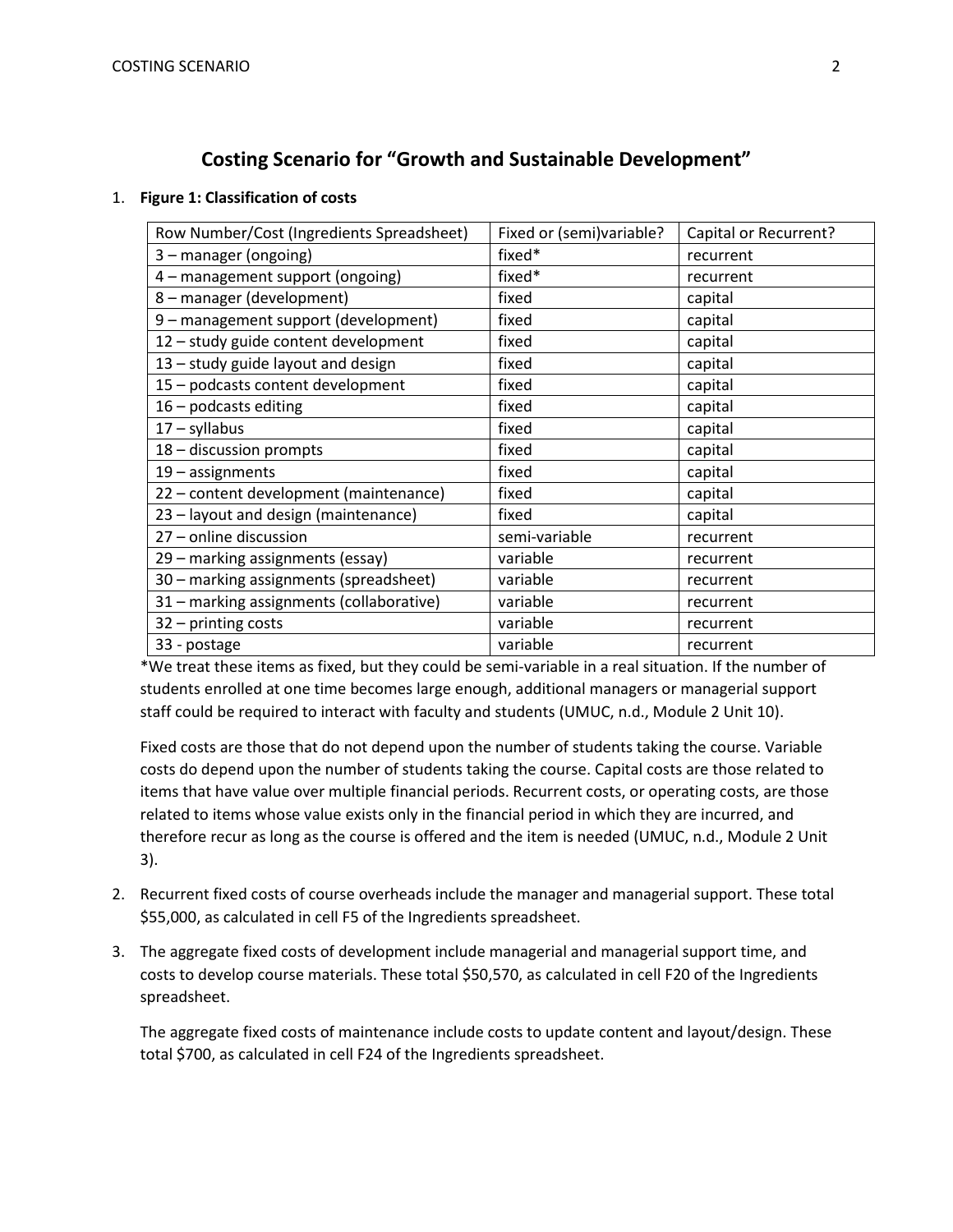- 4. The variable cost per student includes the delivery costs of online discussions, marking assignments, printing, and postage. These total \$238, as calculated in cell F34 of the Ingredients spreadsheet.
- 5. Because the course is offered for seven years, the depreciation rate for fixed costs of course development is 1/7, or approximately 14.3%. \$7224 of the fixed costs of development are charged to each of the seven years.

After maintenance, the modified course is offered for three years, making the depreciation rate for fixed costs of maintenance 1/3, or approximately 33%. \$233 of the fixed costs of maintenance are charged to each of the three years.

6. At a 2% interest rate, the fixed costs of development annualized over seven years come to \$7814 per year.

Calculation:

$$
a(.02,7) = \frac{r(1+r)^n}{(1+r)^n - 1}
$$

(UMUC, n.d. Module 2 Unit 6)

$$
a(.02,7) = \frac{.02(1+.02)^7}{(1+.02)^7 - 1}
$$

$$
a(.02,7) = \frac{.02(1.02)^7}{1.02^7 - 1}
$$

$$
a(.02,7) = \frac{.0229737134}{.1486856676}
$$

$$
a(.02,7) \approx .154512
$$

$$
.154512 \times $50,570 \approx $7814
$$

At a 2% interest rate, the fixed costs of maintenance annualized over three years come to \$243 per year.

$$
a(.02,3) = \frac{r(1+r)^n}{(1+r)^n - 1}
$$

(UMUC, n.d. Module 2 Unit 6)

$$
a(.02,3) = \frac{.02(1+.02)^3}{(1+.02)^3 - 1}
$$

$$
a(.02,3) = \frac{.02(1.02)^3}{1.02^3 - 1}
$$

$$
a(.02,3) = \frac{.02122416}{.061208}
$$

$$
a(.02,7) \approx .34675
$$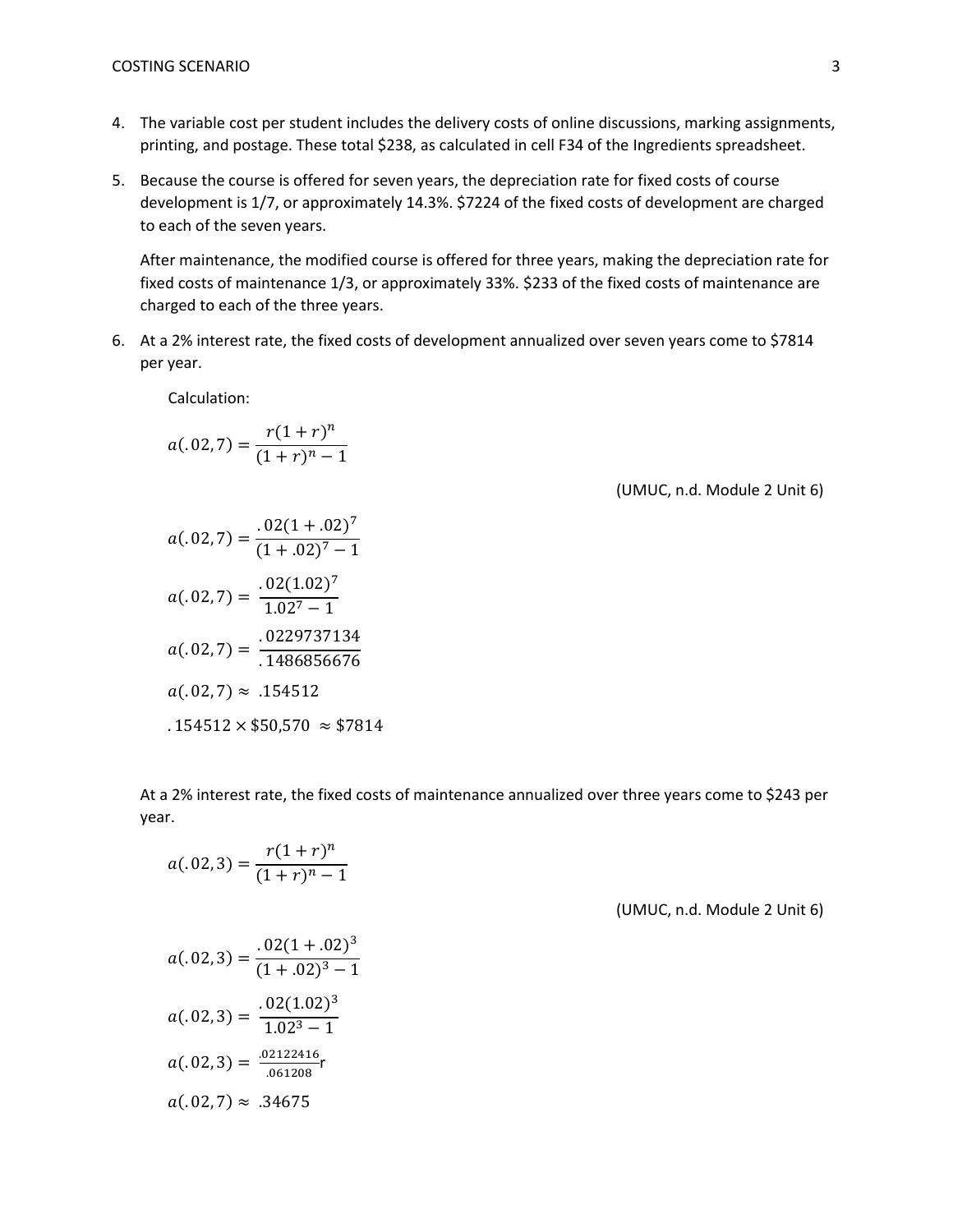$.34675 \times $700 \approx $243$ 

7. If the money spent on fixed capital costs of development and maintenance had instead been invested over the period in which the course was run, that money would have earned some interest. Annualizing these costs allows one to take into account the opportunity cost of lost interest. However, money spent on course development is often provided by a funding agency specifically for course development, and therefore is not available for investment in an interest-bearing vehicle. When this is the case, annualization is not appropriate (UMUC, n.d., Module 2 Unit 6).

8. 
$$
TC(N) = F + VN
$$

(UMUC, n.d., Module 2 Unit 7)

 $F = total$  annualized fixed costs

 $=$  total annualized fixed costs of development

+ total annualized fixed costs of maintenance

+ total recurrent management costs

 $F \approx$  (\$7814  $\times$  7) + (\$243  $\times$  3) + (\$55,000  $\times$  7)

 $F \approx $440,427$ 

 $TC(N) \approx $440,427 + $238N$ 

 $TC(700) \approx $440,427 + $238(700) \approx $607,027$ 

[Slight discrepancy from spreadsheet due to rounding error]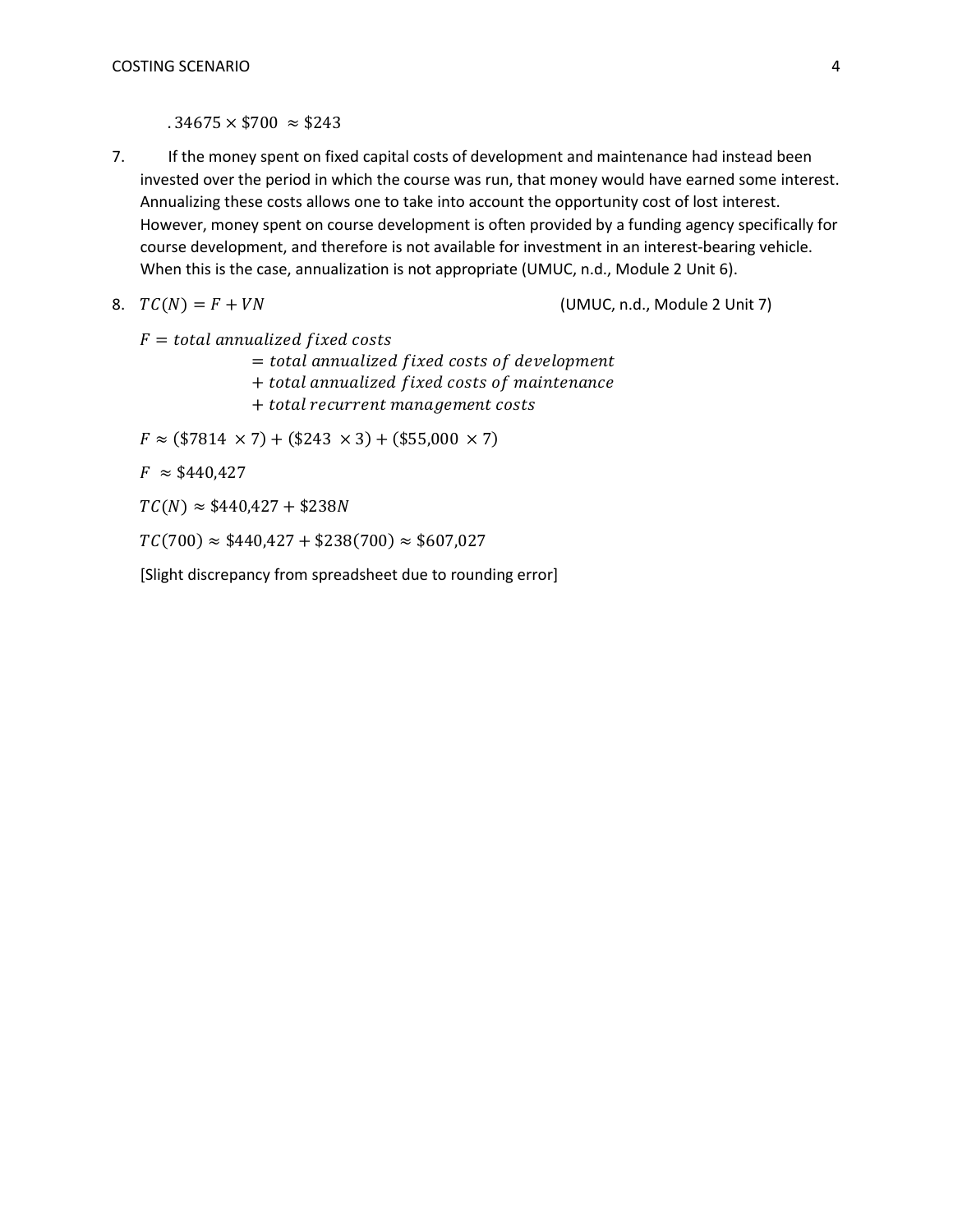

## 9. **Figure 2: Graph of total cost function**

10. 
$$
AC(N) = \frac{F}{N} + V
$$
  
\n $AC(N) \approx \frac{\$440,427}{N} + \$238$   
\n $AC(700) \approx \frac{\$440,427}{700} + \$238 \approx \$867$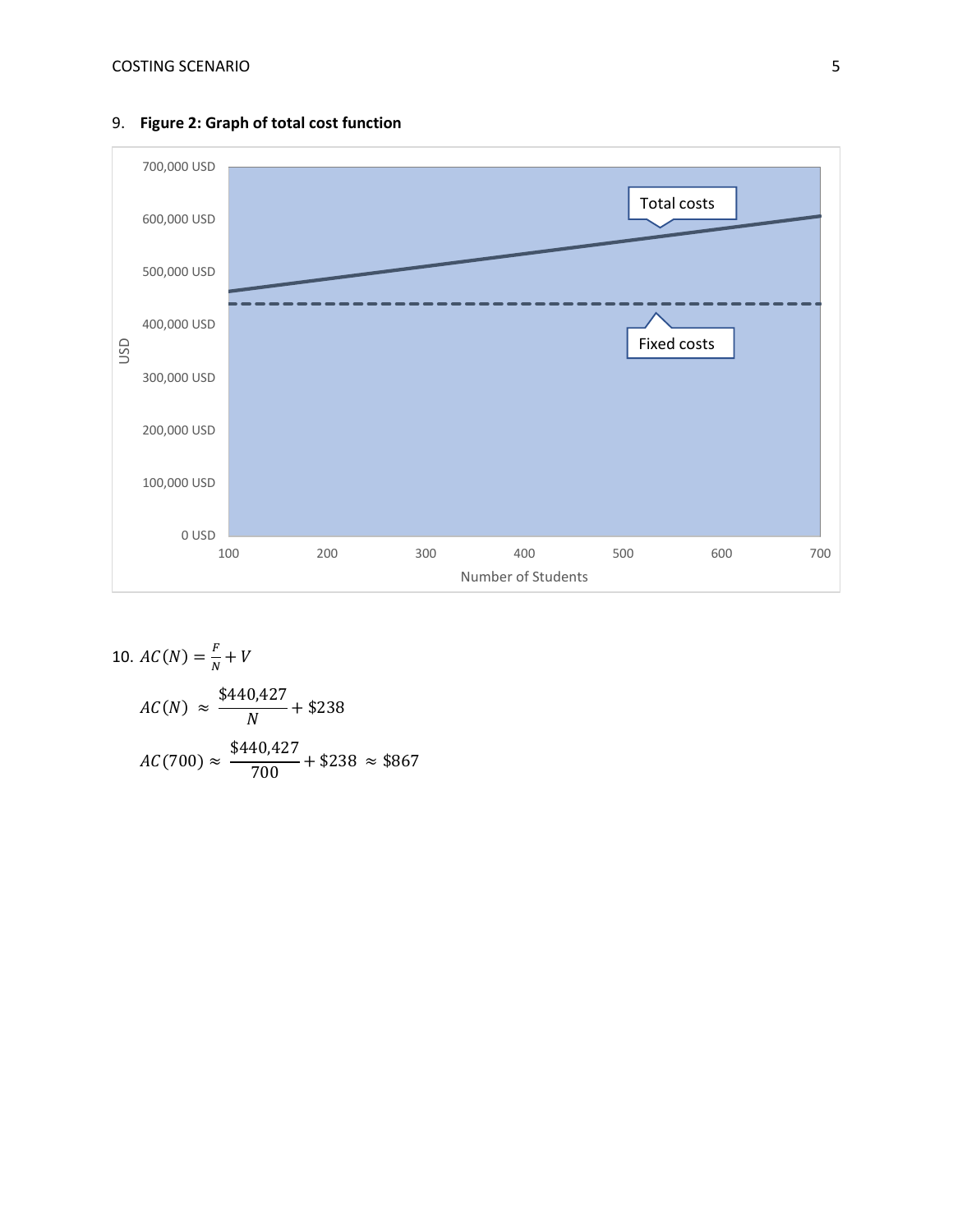

11. **Figure 3: Graph of average cost function**

12. 
$$
TC = F + (V \times N)
$$

$$
I = SF \times N
$$

The break-even point occurs when  $TC = I$ .

$$
F + (V \times N) = SF \times N
$$
  
\n
$$
\frac{F + (V \times N)}{N} = SF
$$
  
\n
$$
\frac{F}{N} + V = SF
$$
  
\n
$$
\frac{F}{N} = SF - V
$$
  
\n
$$
N = \frac{F}{SF - V}
$$
  
\n
$$
N \approx \frac{$440,427}{$1980 - $238} \approx 253
$$
 students